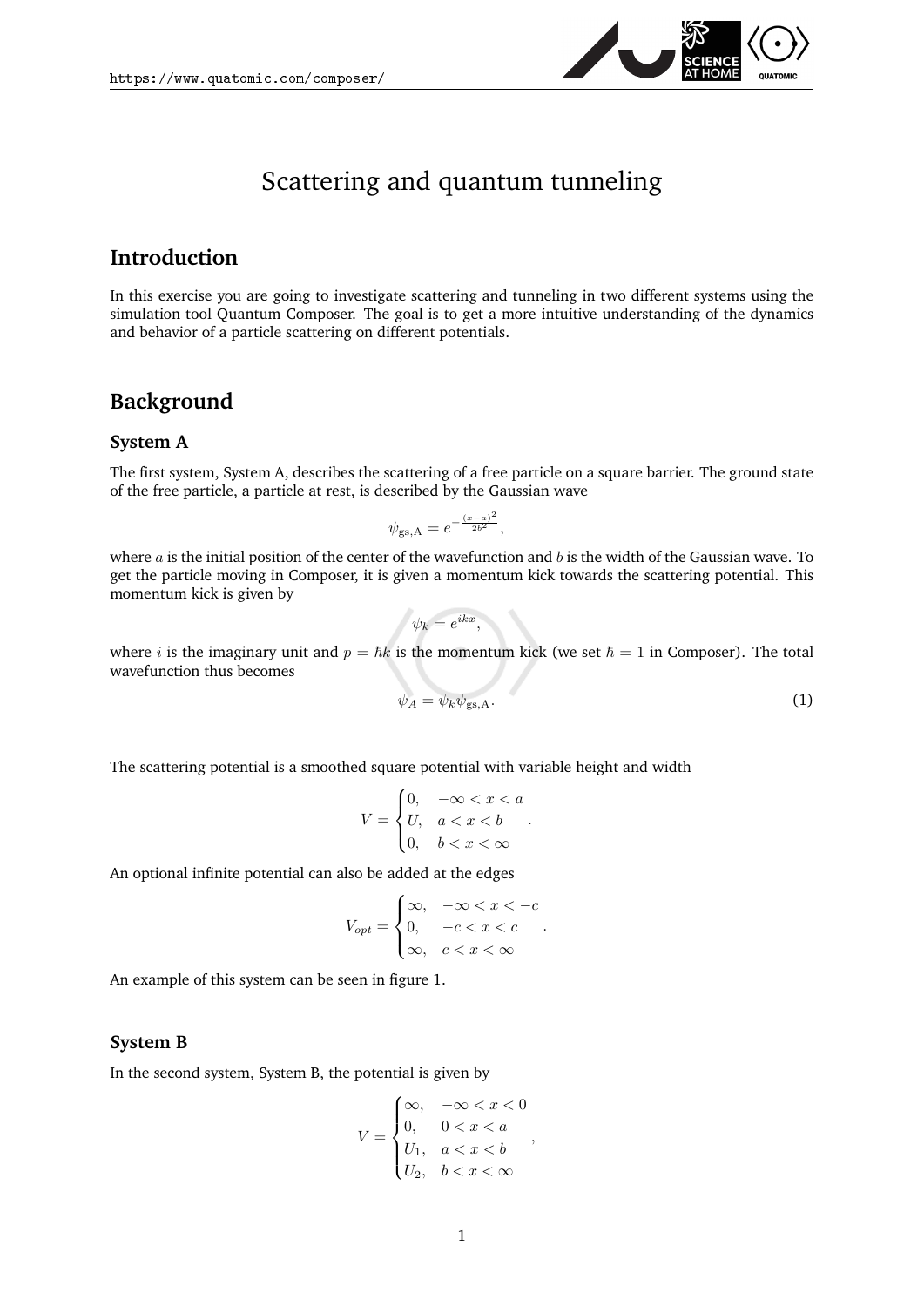



<span id="page-1-0"></span>Figure 1: An example of system A. The potential of system can be seen in blue, the optional infinite barrier in red (dashed line) and the wavefunction in green.

with  $U_2 < U_1$  (default).

The wavefunction is the ground state of a particle trapped in the region  $0 < x < a$ . This ground state,  $\psi_{gs,B}$ , is difficult to analytically write down, so it is already calculated by Composer. To see the dynamics of the system, this ground state is also given a momentum kick as in Eq. [1,](#page-0-0) and this can be described mathematically as

$$
\psi_B = \psi_k \psi_{gs,B}.\tag{2}
$$

An example of this system can be seen in figure [2.](#page-2-0)

### **The flowfile**

The flowfiles for the exercise are called *scattering\_exercise\_A.flow* and *scattering\_exercise\_B.flow*, and refer System A and B respectively. As with any Composer work, it is highly recommended that you use a mouse to navigate the flowfile. The scene can be dragged around with a right click and zoomed in and out with the mouse wheel.

For both systems, the settings of the simulations are found to the left and the simulation plots can be seen to the right. The position plots show the spatial representation of the systems. The three plots beneath show the probability of measuring the particle to the left, in the middle (inside U for system A and  $U_1$  for system B) and to the right of the potential respectively. Beneath these plots, a numerical value of the probability can be found. Just to the left of the time evolution box are three nodes. These control the simulation duration and the size of the timesteps.

In System B an energy plot can also be seen. This shows the potential and the different states of the particle inside the potential. The number of eigenstates can be chosen at the top right corner. The ground state is the state shown for  $N_{eigenstates} = 1$ .

In both systems, the spatial dimension acts as a hard boundary, so if the particle hits the limits on either side ( $x_{min}$  and  $x_{max}$ ), there may be unintended reflections. To avoid this, either ignore the simulation results after these reflections or increase the spatial dimension.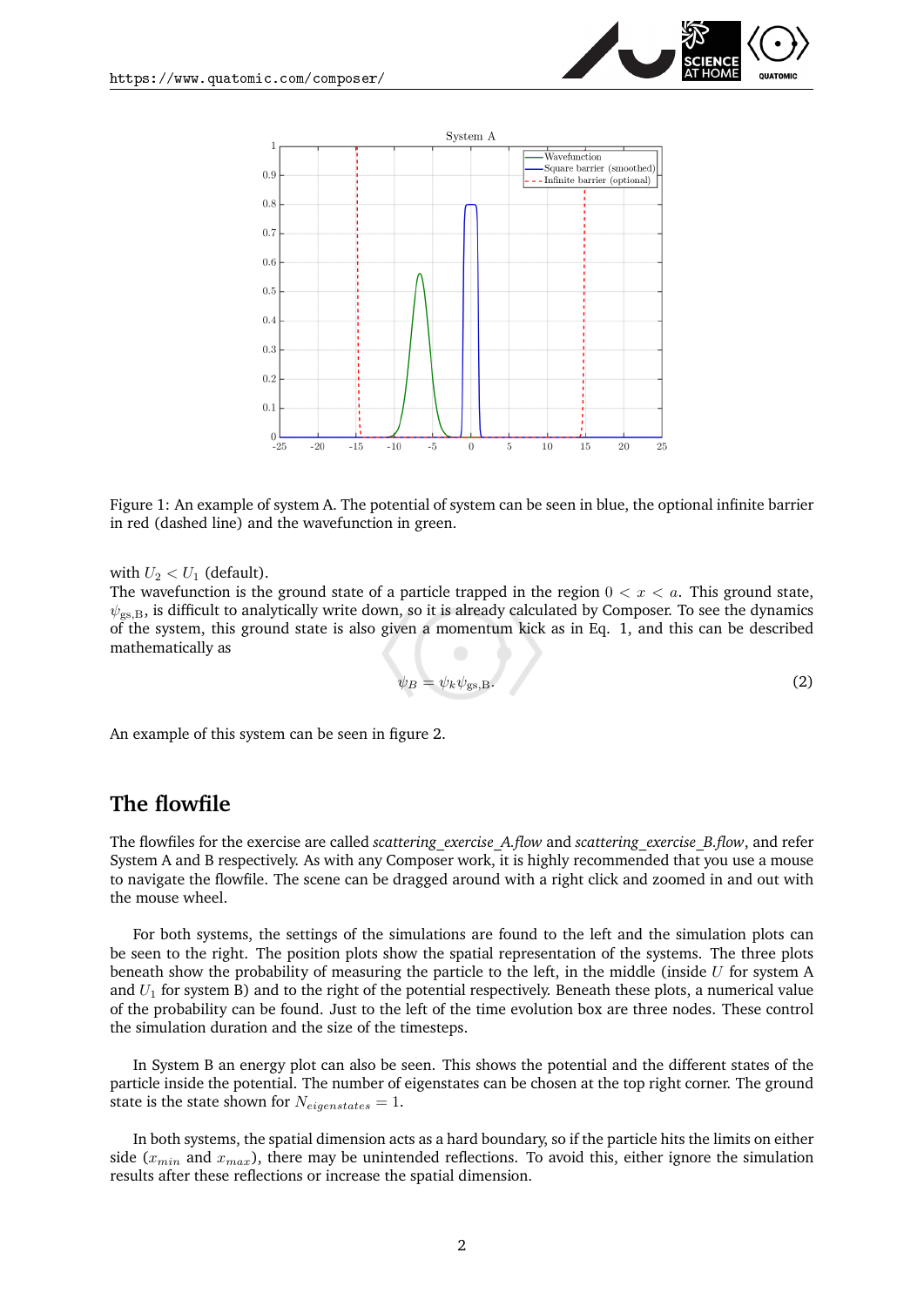



<span id="page-2-0"></span>Figure 2: An example of system B. The potential can be seen in blue and the wavefunction in green.

## **1 Problem A**

For each exercise, describe the simulation or the result in your own words.

- 1. Run the simulation (use the spacebar as a shortcut to run and pause,  $ctrl+r$  to reset the simulation), and look at the four plots. What happens? What are the maximum probabilites seen in each of the lower three graphs (roughly)?
- 2. Now that you have seen the system up close, you can increase the spatial dimension from -25 to 25, and the simulation time,  $tf$ , to 10. This lets the system evolve longer. If at any time you need to see the system up close, simply lower the spatial dimension again, but remember the hard boundaries!
- 3. Try increasing the barrier width to 4. To avoid that the particle starts partways into the barrier, move the particle to the left by setting  $x0 = -5$ . Do you notice anything different from before?
- 4. Set the barrier width back to 2 and  $x0 = -4$ . Try setting the barrier height to 10. What happens? How thin does the barrier have to be, to get at least a 25% probability of the wavefunction to be at the right of the barrier?
- 5. Change the barrier height back to 0.8 and the width to 2. Does changing the momentum kick,  $k$ , change the probabilities? How big does  $k$  have to be for the entire wavefunction to make it through (0.99 %) - what is the smallest  $k$  where it is possible? What happens when  $k$  is 0?
- 6. Set  $k = 1.5$ . Does changing x0 affect the probabilities? If yes, why do you think this is?
- 7. Set  $x0 = -4$  and  $k = 1.5$ . Try setting the barrier height to -1 (the y-axis can be changed in the position plot). What happens? Do the probabilities at the end of the simulation change, if the height is reduced to -10? Can you find a value where there is less than 1 % probability at the right of the barrier (now a well) at the end of the simulation (ignoring artifacts from the boundaries)? Why/why not?

## **2 Problem B**

For each exercise, describe the simulation or the result in your own words.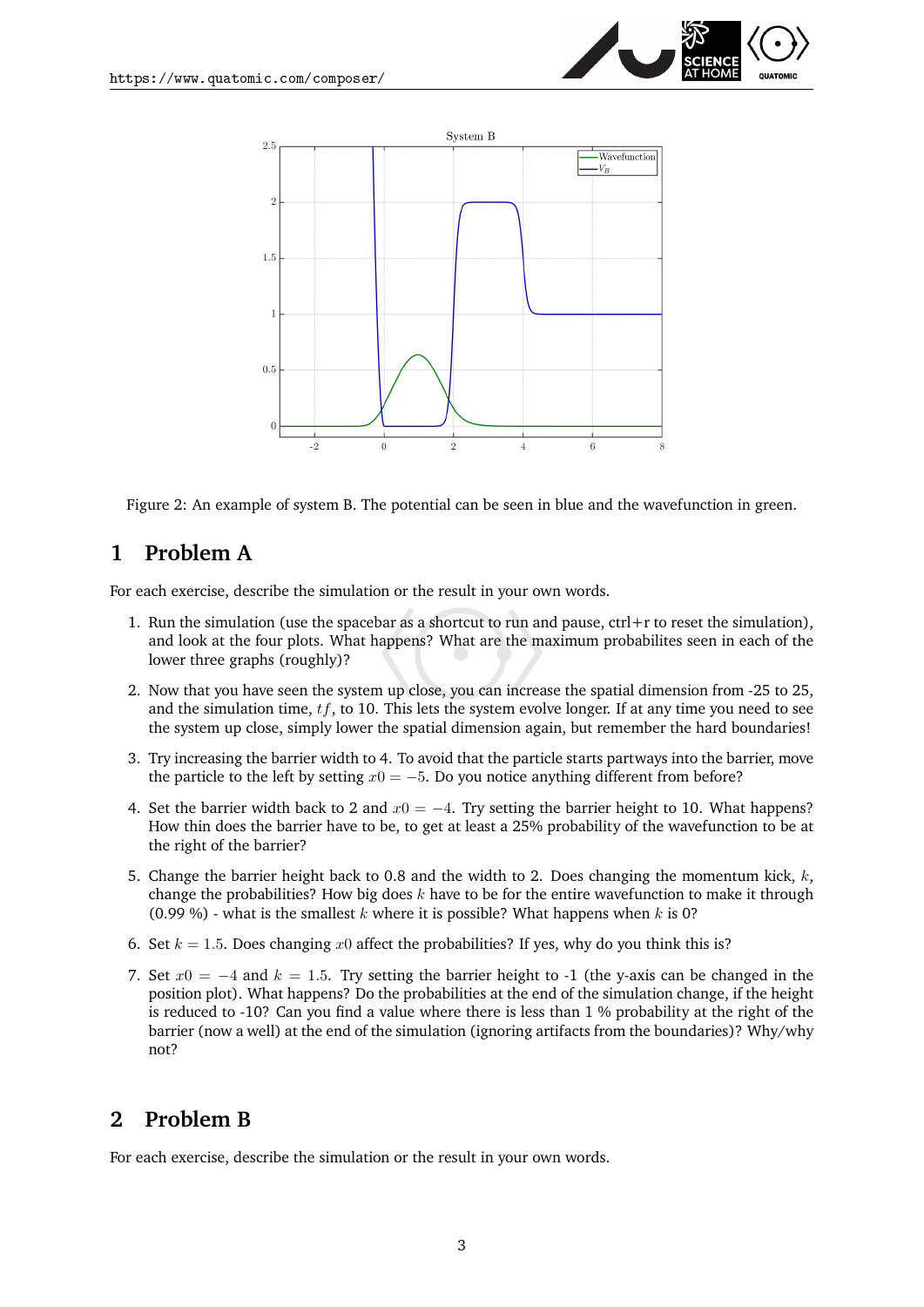

- 1. Look at the energy plot. Draw the potential on a piece of paper. Set  $N_{eigenstates}$  to 1 and draw the ground state. Now increase the number of eigenstates by one and draw the excited states, until you reach  $N_{eigenstates} = 4$ . If there were no momentum kick, which states do you think are bound?
- 2. Run the simulation, and look at the four plots. What happens? Increase  $x_{max}$  to 16 (it makes it easier to see the probabilities properly, without any boundary artifacts). What are the maximum probabilites seen in each of the lower three graphs (roughly)?
- 3. Try increasing the value of  $U_2$ . What happens to the potential? What happens in the simulation?
- 4. Set  $U_2$  back to 1. Increase the barrier length. How do the probabilities change? How long does the barrier have to be for the probability at the right to be less than 5% at the end of the simulation? What happens to the probability in the well (at the left) with these settings?
- 5. Set the length back to 2 and increase the height to 10. What happens to the left probability? How much makes it through the barrier?
- 6. Set the height back to 2. How high does  $k$  have to be for at least 99 % of the wavefunction to make it through the barrier before boundary artifacts kick in?

## **Conclusion**

You are now welcome to explore both simulations as you wish. What other interesting behaviour can you uncover?

In system A, you can edit the following nodes:

- $x_{min}$ , the start of the spatial dimension
- $x_{max}$ , the end of the spatial dimension
- *n*, the number of spatial grid points (ideal values are  $n = 2^m$ , where m is an integer)
- box limits, the limits of the optional infinite potential (30 by default)
- barrier center, the center of the potential barrier
- barrier width, the width of the potential barrier
- barrier height, the height of the potential barrier
- $x_0$ , the initial center of the wavefunction
- width, the initial width of the wavefunction
- $k$ , the momentum kick of the wavefunction
- $tf$ , the length of the simulation
- $\bullet$  dt, the number of simulated timesteps (lower values gives a more precise but also slower simulation).

In system B, you can edit the following nodes:

- $x_{max}$ , the end of the spatial dimension
- *n*, the number of spatial grid points (ideal values are  $n = 2^m$ , where *m* is an integer)
- barrier start, the start of the potential barrier
- barrier length, the length of the potential barrier
- barrier height, the height of the potential barrier